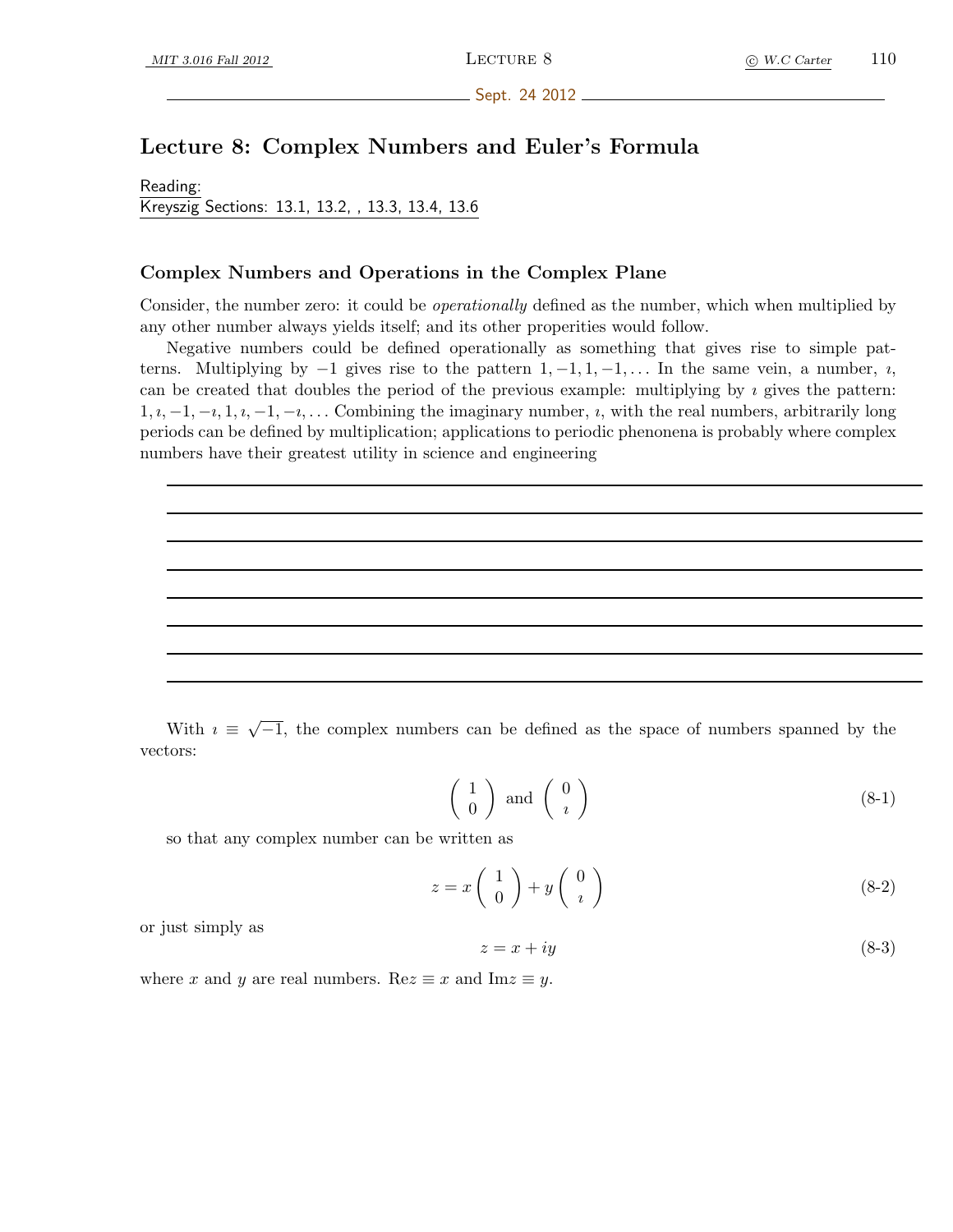### Lecture 08 MATHEMATICA® Example 1

Operations on complex numbers

Download [notebooks,](http://pruffle.mit.edu/3.016-2012/Notebooks/L08/Lecture-08.nb) [pdf\(color\),](http://pruffle.mit.edu/3.016-2012/pdf/L08/Lecture-08-1-COL.pdf) [pdf\(bw\),](http://pruffle.mit.edu/3.016-2012/pdf/L08/Lecture-08-1-BW.pdf) or [html](http://pruffle.mit.edu/3.016-2012/html/Lecture-08/HTMLLinks/index_1.html) from [http://pruffle.mit.edu/3.016-2012.](http://pruffle.mit.edu/3.016-2012)

Straightforward examples of addition, subtraction, multiplication, and division of complex numbers are demonstrated. An example that demonstrates that MATHEMATICA $\mathbb{R}$  doesn't make a priori assumptions about whether a symbol is real or complex. An example function that converts a complex number to its polar form is constructed.

- $\frac{1}{2}$  **imaginary** =  $\text{Sqrt}[-1]$ **h** $\frac{1}{2}$  **2** Complex numbers are composed of a real part  $+$  an imaginary part **<sup>3</sup> z1 <sup>=</sup> <sup>a</sup> <sup>+</sup> <sup>Â</sup> b; z2 = c + Â d; compadd = z1 + z2; 4 compmult = z1 \* z2; 5 <sup>6</sup> Simplify@compmult, <sup>a</sup> <sup>œ</sup> Reals && <sup>b</sup> <sup>œ</sup> Reals && <sup>c</sup> <sup>œ</sup> Reals && <sup>d</sup> <sup>œ</sup> Reals <sup>D</sup>** Mathematica does not assume that symbols are ne **Re[compadd]**<br> **Im[compadd]** However, the Mathematica function **ComplexExpand** does assume that<br>the variables are real...  $\bullet$  **8 ComplexExpand@Im@compaddDD <sup>9</sup>**  $\frac{10}{20}$  $\overline{\text{ComplexExpand}[\text{comput}]}$  **11**  $8-12$ : **12 12 ComplexExpand** $[Re[z1^33]]$ **ComplexExpand@Im@z1^3DD** Function to convert to Polar Form  $Pform[z_+] := Abs[z] Exp[iArg[z]]$ Note: the function **Arg[z]** returns an angle in the range - $\pi$  to  $\pi$  which<br>measures the inclination of z with respect to the +Re axis in the complex plane. **Pform**[z1] **14** *Pform* $[z1 / (a \rightarrow 2, b \rightarrow -\pi)]$  **15**  $\frac{16}{2}$ 
	- 1–2: Just like Pi is a mathematical constant, the imaginary number is defined in MATHEMATICA $\circledR$  as something with the properties of *i* 
		- 3: Here, two numbers that are *potentially, but not necessarily* complex are defined.
	- 4–5: Addition and multiplication are defined as for any symbol; here the results do not appear to be very interesting because the other symbols could themselves be complex. . .
		- 6: And, Simplify doesn't help much even with assumptions.
		- 7: The real and imaginary parts of a complex entity can be extracted with Re and Im. This demonstrates that MATHEMATICA(R) hasn't made assumptions about a, b, c, and d.
		- However, ComplexExpand does make assumptions that symbols are real and, here, demonstrate the rules for addition, multiplication, division, and exponentiation.
	- <sup>13</sup> 13–16: Abs calculates the magnitude (also known as modulus or absolute value) and Arg calculates the argument (or angle) of a complex number. Here, they are used to define a function (Pform ) to convert and expression to an equivalent polar form of a complex number.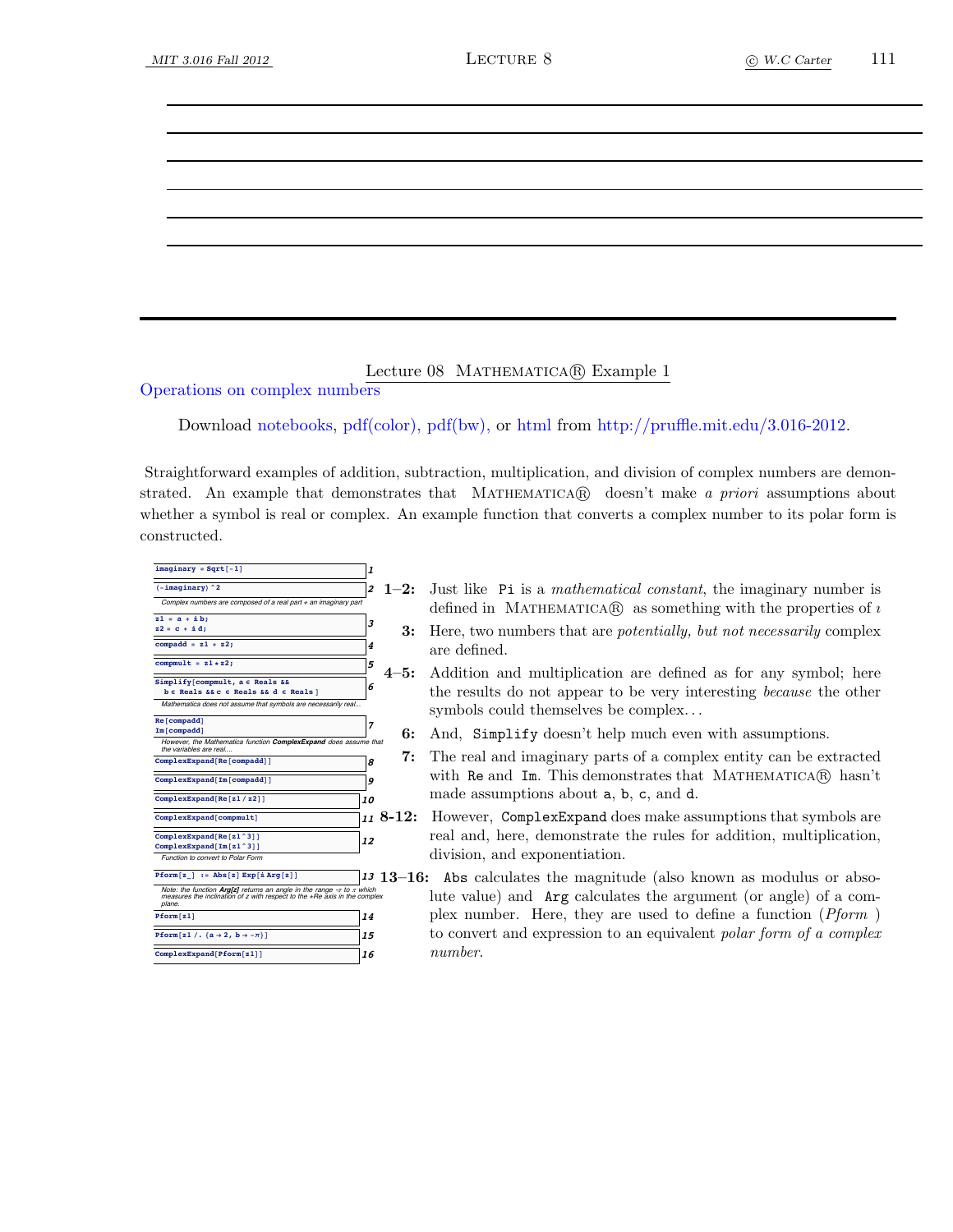#### Complex Plane and Complex Conjugates

Because the complex basis can be written in terms of the vectors in Equation [8-1,](#page-0-0) it is natural to plot complex numbers in two dimensions—typically these two dimensions are the "complex plane" with  $(0, i)$  associated with the y-axis and  $(1, 0)$  associated with the x-axis.

The reflection of a complex number across the real axis is a useful operation. The image of a reflection across the real axis has some useful qualities and is given a special name—"the complex conjugate."



#### Polar Form of Complex Numbers

There are physical situations in which a transformation from Cartesian  $(x, y)$  coordinates to polar (or *cylindrical*) coordinates  $(r, \theta)$  simplifies the algebra that is used to describe the physical problem.

An equivalent coordinate transformation for complex numbers,  $z = x + iy$ , has an analogous simplifying effect for multiplicative operations on complex numbers. It has been demonstrated how the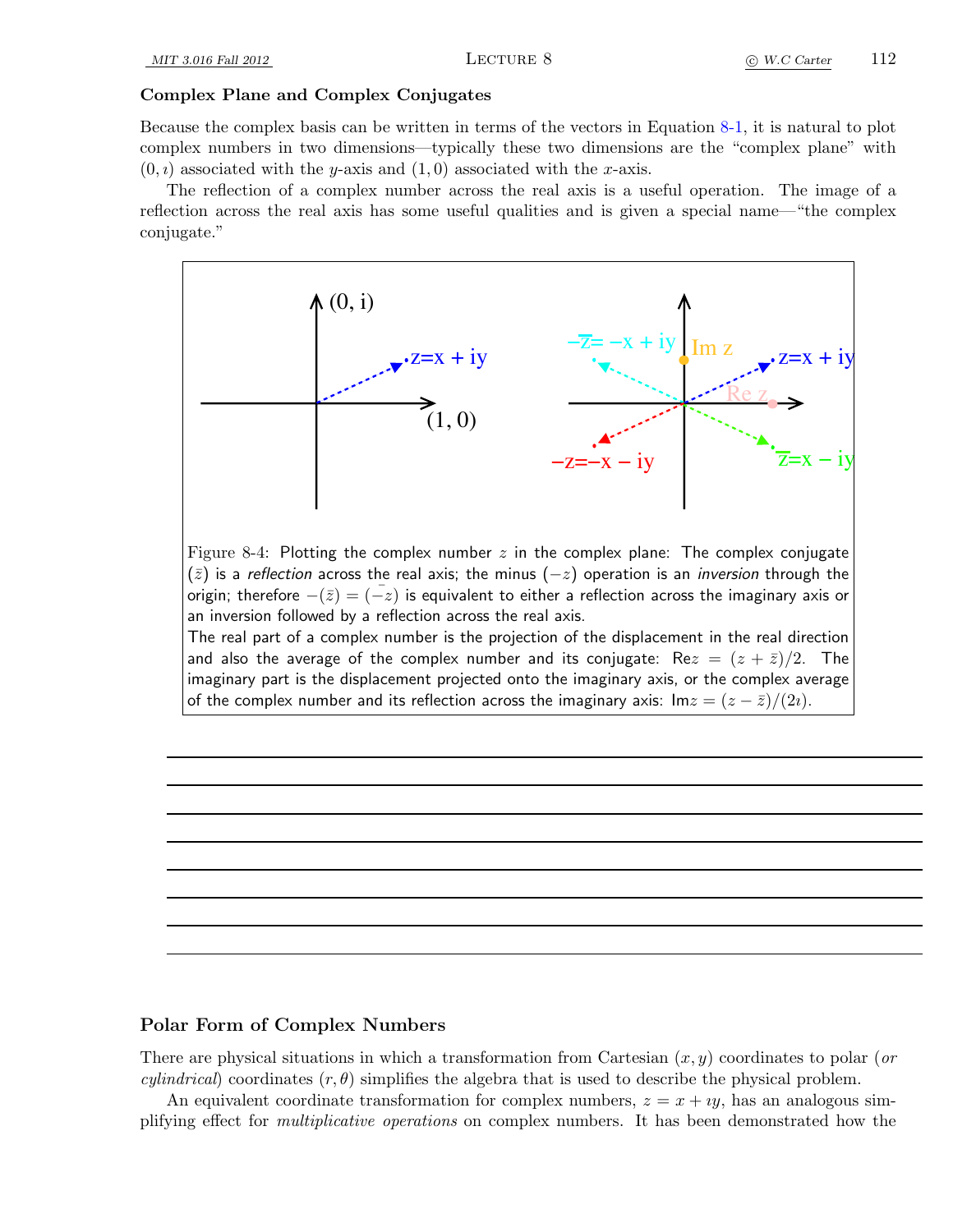complex conjugate,  $\bar{z}$ , is related to a reflection—multiplication is related to a **counter-clockwise** rotation in the complex plane. Counter-clockwise rotation corresponds to increasing  $\theta$ .

The transformations are:

$$
(x, y) \to (r, \theta) \begin{cases} x = r \cos \theta \\ y = r \sin \theta \end{cases}
$$
  

$$
(r, \theta) \to (x, y) \begin{cases} r = \sqrt{x^2 + y^2} \\ \theta = \arctan \frac{y}{x} \end{cases}
$$
 (8-4)

where  $\arctan \in (-\pi, \pi]$ .

### Multiplication, Division, and Roots in Polar Form

One advantage of the polar complex form is the simplicity of multiplication operations:



DeMoivre's formula:

$$
z^n = r^n(\cos n\theta + i\sin n\theta) \tag{8-5}
$$

$$
\sqrt[n]{z} = \sqrt[n]{z} \left(\cos\frac{\theta + 2k\pi}{n} + i\sin\frac{\theta + 2k\pi}{n}\right) \tag{8-6}
$$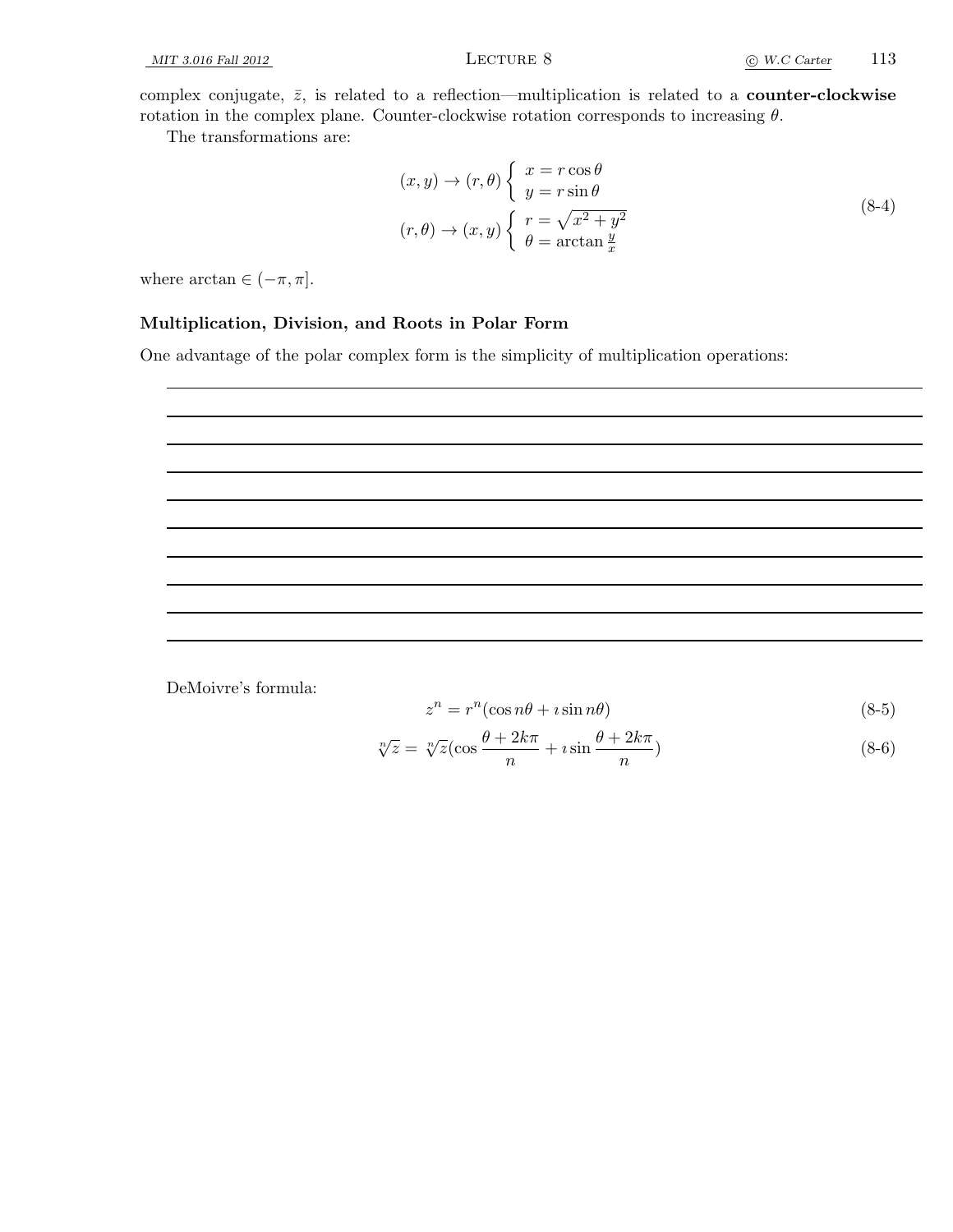## Lecture 08 MATHEMATICA® Example 2

Numerical Properties of Operations on Complex Numbers

Download [notebooks,](http://pruffle.mit.edu/3.016-2012/Notebooks/L08/Lecture-08.nb) [pdf\(color\),](http://pruffle.mit.edu/3.016-2012/pdf/L08/Lecture-08-2-COL.pdf) [pdf\(bw\),](http://pruffle.mit.edu/3.016-2012/pdf/L08/Lecture-08-2-BW.pdf) or [html](http://pruffle.mit.edu/3.016-2012/html/Lecture-08/HTMLLinks/index_2.html) from [http://pruffle.mit.edu/3.016-2012.](http://pruffle.mit.edu/3.016-2012)

Several examples demonstrate issues that arise when complex numbers are evaluated numerically.

| ExactlyOne = Exp[2 $\pi$ il]               | 1  |   |
|--------------------------------------------|----|---|
| NumericallyOne = $Exp[N[2 \pi \n1]]$       | 2  |   |
| Chop[NumericallyOne]                       | 3  |   |
| Round[NumericallyOne]                      | 4  |   |
| ExactlyI = $Exp[\pi i / 2]$                | 5  |   |
|                                            | 6  |   |
| Round[NumericallyI]                        | 7  |   |
| Chop[NumericallyI]                         | 8  |   |
| ExactlyOnePlusI =                          |    | 5 |
| ComplexExpand $\sqrt{2}$ Exp[ $\pi$ i/4]   | 9  |   |
| NumericallyOnePlusI =                      |    |   |
| ComplexExpand $\sqrt{2$ Exp[N[ $\pi$ i/4]] | 10 |   |
| Chop[NumericallyOnePlusI]                  | 11 |   |
| Round[NumericallyOnePlusI]                 | 12 |   |
| Round $[1.5 - 3.5 Sqrt[-1]]$               | 13 |   |
| Re[NumericallyOnePlusI]                    | 14 |   |
| Im [NumericallyOnePlusI]                   | 15 |   |
|                                            |    |   |

- 1: The relationship  $e^{2\pi i} = 1$  is exact.
- **2:** However,  $e^{2.0\pi i}$  is numerically 1.
- 3: Chop removes small evalues that are presumed to be the result of numerical imprecision; it operates on complex numbers as well.
- 4: Round is useful for mapping a number to a simpler one in its neighborhood (such as the nearest integer).
- $-8$ : Here, the difference between something that is exactly  $\imath$  and is numerically  $1.0 \times i$  is demonstrated...
- [: 9–15] And, this is similar demostration for  $1+i$  using its polar form as a starting point.

## Exponentiation and Relations to Trignometric Functions

Exponentiation of a complex number is defined by:

<span id="page-4-0"></span>
$$
e^z = e^{x+iy} = e^x(\cos y + i\sin y) \tag{8-7}
$$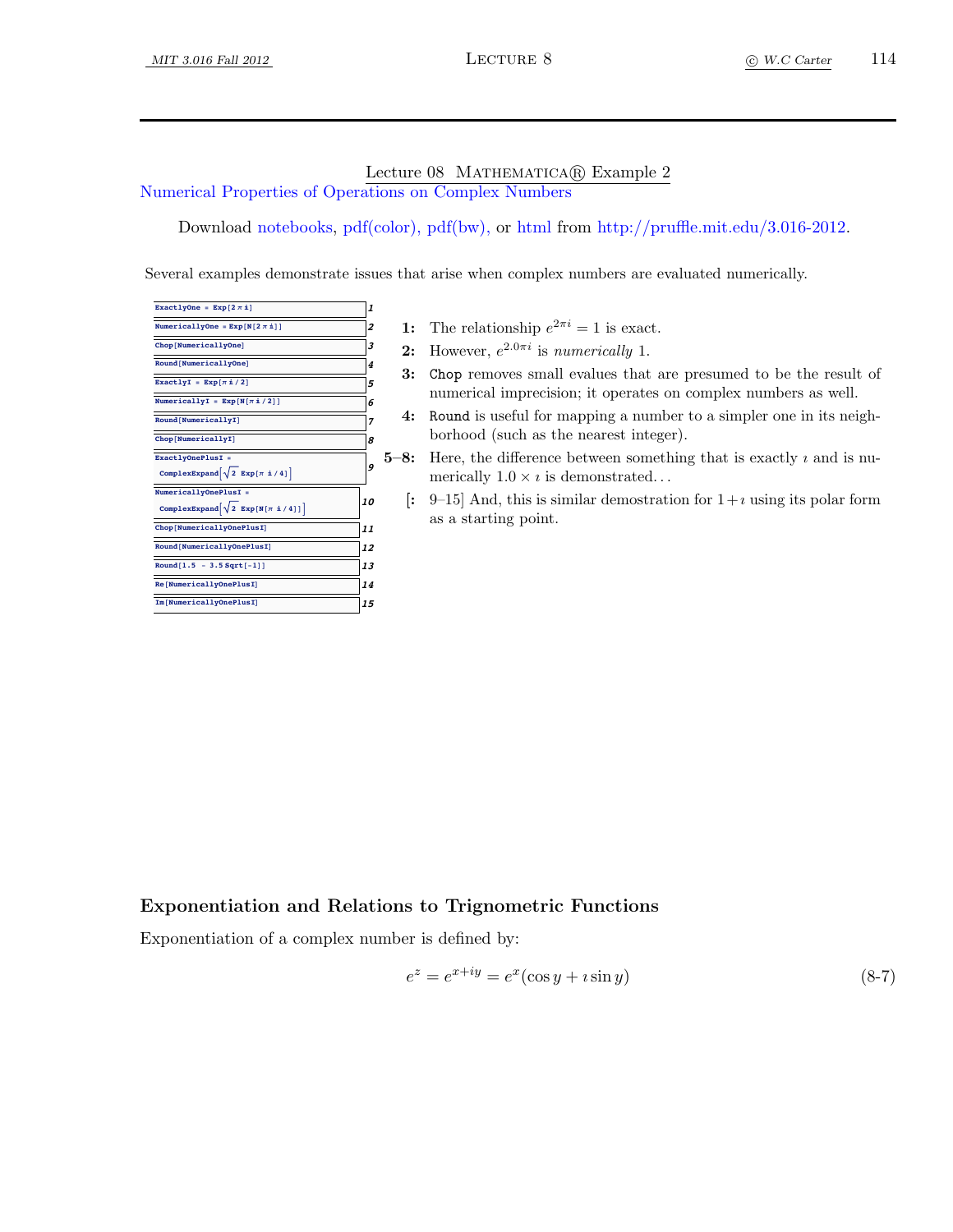Exponentiation of a purely imaginary number advances the angle by rotation:

<span id="page-5-0"></span>
$$
e^{iy} = \cos y + i \sin y \tag{8-8}
$$

combining Eq. [8-8](#page-5-0) with Eq. [8-7](#page-4-0) gives the particularly useful form:

$$
z = x + iy = re^{i\theta} \tag{8-9}
$$

and the useful relations (obtained simply by considering the complex plane's geometry)

$$
e^{2\pi i} = 1 \quad e^{\pi i} = -1 \quad e^{-\pi i} = -1 \quad e^{\frac{\pi}{2}i} = i \quad e^{-\frac{\pi}{2}i} = -i \tag{8-10}
$$

Subtraction of powers in Eq. [8-8](#page-5-0) and generalization gives known relations for trigonometric functions:

$$
\cos z = \frac{e^{iz} + e^{-iz}}{2} \qquad \sin z = \frac{e^{iz} - e^{-iz}}{2i}
$$

$$
\cosh z = \frac{e^{z} + e^{-z}}{2} \qquad \sinh z = \frac{e^{z} - e^{-z}}{2}
$$

$$
\cos z = \cosh iz \qquad i \sin z = \sinh iz
$$

$$
\cos iz = \cosh z \qquad \sin iz = i \sinh z
$$

$$
(8-11)
$$

### Complex Numbers in Roots to Polynomial Equations

Complex numbers frequently arise when solving for the roots of a polynomial equation. There are many cases in which a model of system's physical behavior depends on whether the roots of a polynomial are real or imaginary, and if the real part is positive. While evaluating the nature of the roots is straightforward conceptually, this often creates difficulties computationally. Frequently, ordered lists of solutions are maintained and the behavior each solution is followed.